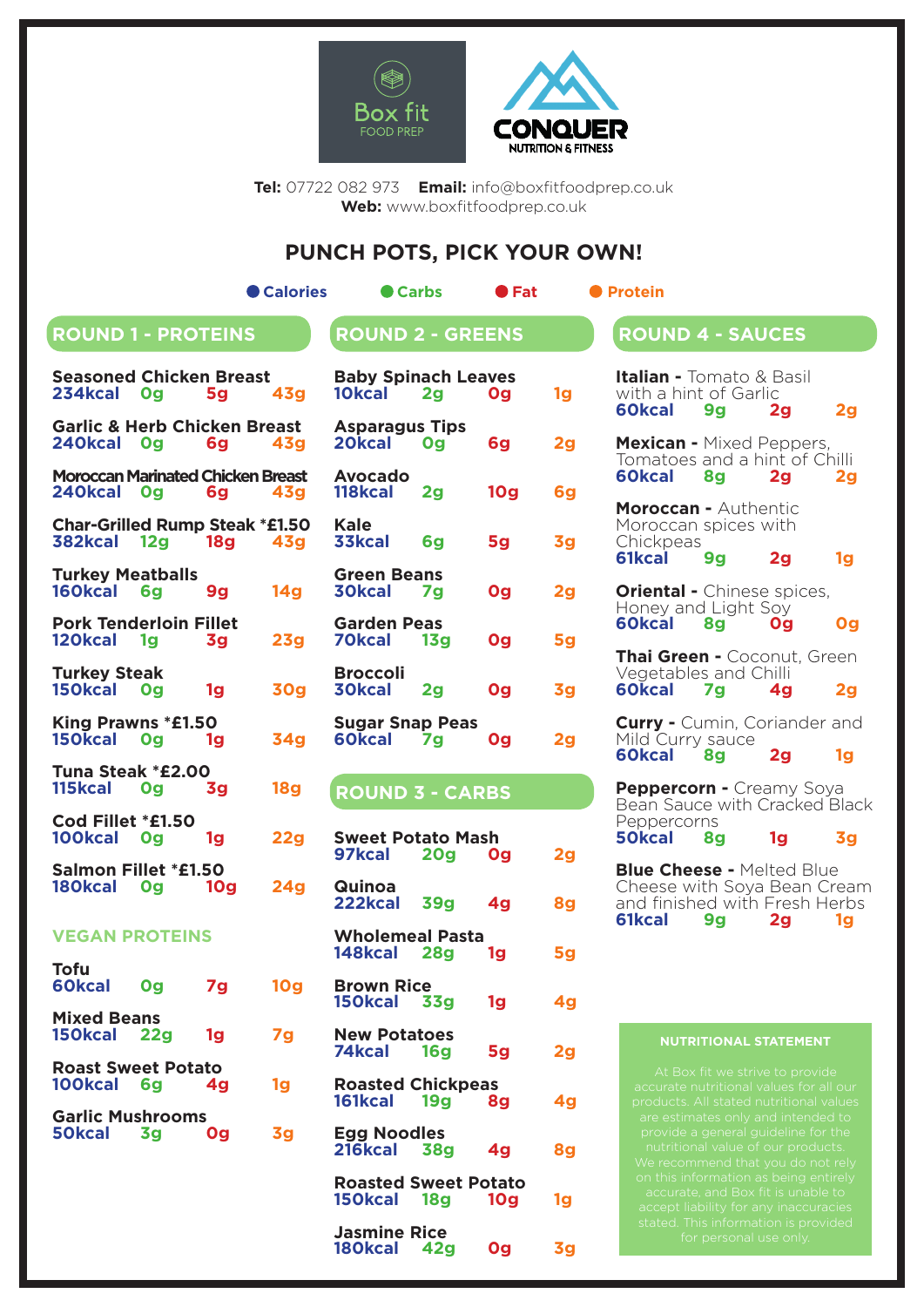



**Tel:** 07722 082 973 **Email:** info@boxfitfoodprep.co.uk **Web:** www.boxfitfoodprep.co.uk

# **SET MENU**

## **Calories**

#### **Chicken Curry**

with tomatoes, Indian spices, spinach and brown rice. **434kcal**

## **Thai Green Chicken**

served with jasmine rice and sugar snap peas. **534kcal**

#### **Jamaican Jerk Chicken**

with rice and peas, chilli corn and jerk sauce. **539kcal**

## **Sweet Chilli Chicken**

with pineapple, jasmine rice, broccoli and sweet and sour sauce. **550kcal**

## **Salt & Pepper Chicken**

with jasmine rice, sugar snap peas and salt & pepper oriental sauce. **534kcal**

## **Moroccan Spiced Chicken**

with tomatoes, traditional spices and chickpeas, served with green beans and roasted sweet potato. **481kcal**

## **Garlic & Herb Chicken**

with wholemeal pasta, broccoli and a creamy soya bean & pepper sauce. **468kcal**

#### **Stir-Fry Chicken**

mixed peppers, protein noodles and oriental sauce. **436kcal**

# **CHICKEN BEEF, PORK & TURKEY FISH**

#### **Tenderloin Pork Fillet**

roasted sweet potato, green beans and a creamy soya bean & blue cheese sauce. **350kcal**

## **Turkey Meatballs**

with wholemeal pasta, spinach and a tomato & basil sauce. **378kcal**

#### **Turkey Sausages**

sweet potato mash, garden peas and gravy. **350kcal**

#### **Rump Steak**

char-grilled and served with sweet potato mash, green beans and a creamy soya bean & pepper sauce. (£1.50 surcharge) **559kcal**

## **Steak Stir-Fry**

with protein noodles, mushrooms, peppers, ginger and oriental sauce. (£1.50 surcharge) **516kcal**

## **Tender, Braised Beef Chunks**

in a rich gravy served with green beans and new potatoes. **375kcal**

## **Cottage Pie**

with lean minced pork and topped with sweet potato mash and served with broccoli. **460kcal**

## **Poached Salmon Fillet**

with asparagus, wholemeal pasta and mushroom sauce. (£1.50 surcharge) **398kcal**

#### **Baked Cod Loin**

with roasted sweet potato, spinach and a tomato & basil sauce. (£1.50 surcharge) **320kcal**

## **Tuna Steak**

with new potatoes, kale and a creamy soya bean and pepper sauce. (£2.00 surcharge) **272kcal**

#### **King Prawns**

protein noodles, sugar snap peas and a thai green sauce. (£1.50 surcharge) **486kcal**

#### **PRICES**

| <b>REGULAR</b> | <b>LARGE</b>  |
|----------------|---------------|
| 5 meals £35    | 5 meals £40   |
| 10 meals £60   | 10 meals £70  |
| 15 meals £85   | 15 meals £100 |
| 20 meals £110  | 20 meals £13  |

#### **PLEASE READ OUR T&C'S AND ALLERGY INFORMATION BEFORE PLACING AN ORDER.**

#### **TERMS & CONDITIONS**

#### **ALLERGY STATEMENT**

in any of our products. While we do our best to reduce the risk of cross-contamination in our products, we **CANNOT** guarantee that any of our products are free from allergens. Therefore, we **CANNOT** accept any liability in this respect. For customers with severe